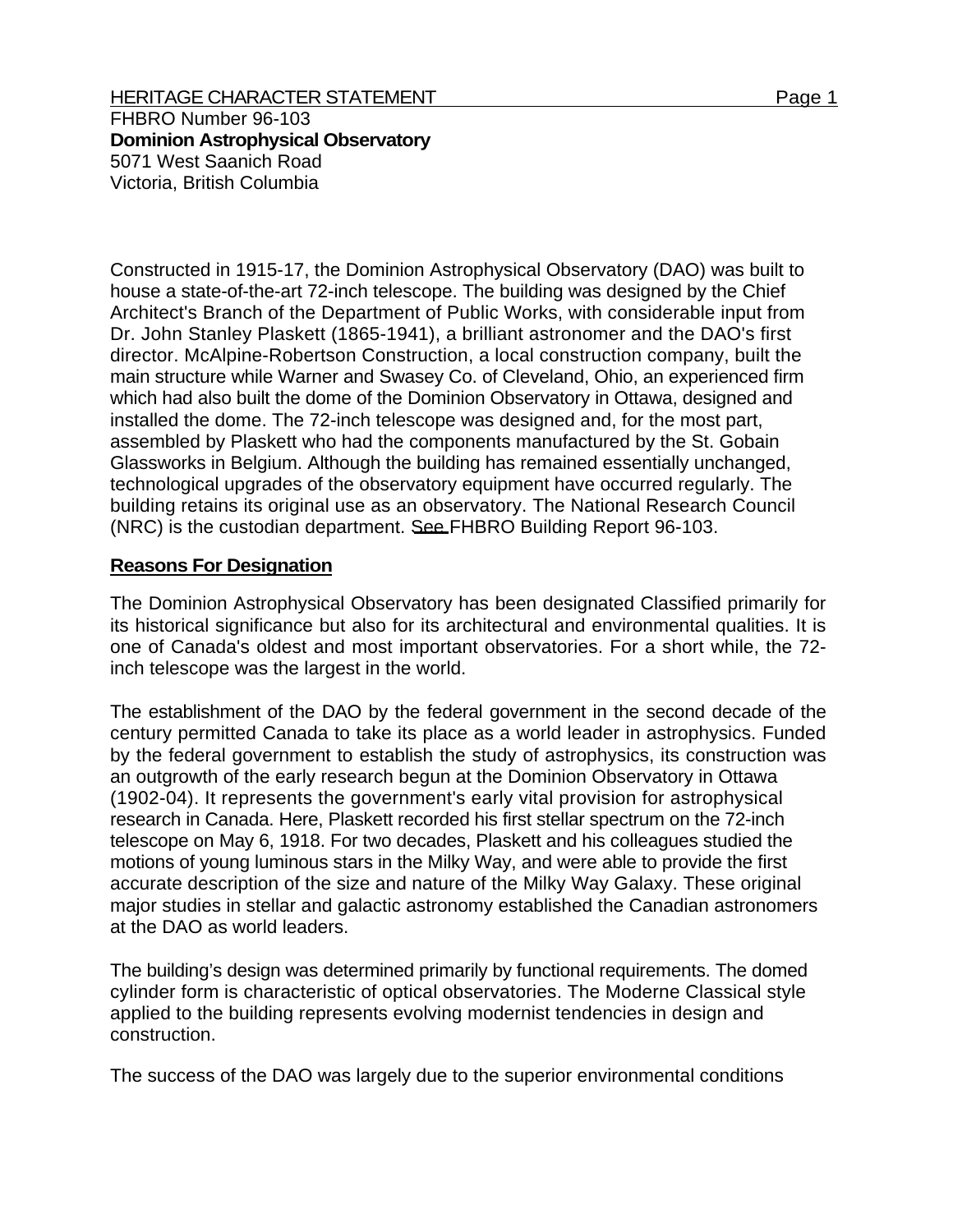FHBRO Number 96-103 **Dominion Astrophysical Observatory**  5071 West Saanich Road Victoria, British Columbia

present at the site. For telescopes to perform to their full technological potential, an unobstructed view of the sky and minimal air turbulence above the telescope are required to ensure that the clearest possible image is received. Located on top of Little Saanich Mountain, a hill slightly over 700 feet above sea level, the DAO and its campus have dominated the landscape for 80 years.

A well-known local landmark in and around Victoria, the DAO remains the centerpiece of the observatory campus. Because of its world-class scientific work, which has made it the centre of Canadian astronomical research, it is also well known to both the national and international scientific community.

## **Character Defining Elements**

The heritage character of the Dominion Astrophysical Observatory resides in its simple massing and design, and in its functional properties. It remains the centrepiece of the hilltop observatory campus both in size and importance.

The massing is typical of observatories, consisting of a two-storey cylinder with a domed roof. A projecting entrance portico denotes the main axis of the rotunda form. This simple typical massing is an important feature of the observatory.

The building is designed in the Moderne Classical style. Classicism is evident in the tripartite division of the elevation into the foundation plinth, piano nobile and the domed roof. Other stylistic features include the use of symmetry, pure geometrical volumes, and references to classical design motifs such as the applied colonnade and entablature. The classically-inspired main entrance portico consists of double doors, a round-arched transom, and flanking columns supporting a small pediment roof. Modern influences are present in the flattened, attenuated treatment of the pilasters and entablature. Any repairs or upgrades should respect the simplicity of the Moderne Classical design and maintain the established architectural vocabulary.

The DAO building is representative of the early development of modern construction techniques incorporating utility and speed of assembly. Steel framing is combined with poured reinforced concrete construction. The exterior walls are constructed of light, structural steel framing clad inside and out with a metal cladding product known as "Toncan metal". Foundations requiring 800 tons of reinforced concrete and two massive, concrete piers rising up through the building support the weight of the telescope. The structure is an important feature of the building and telescope.